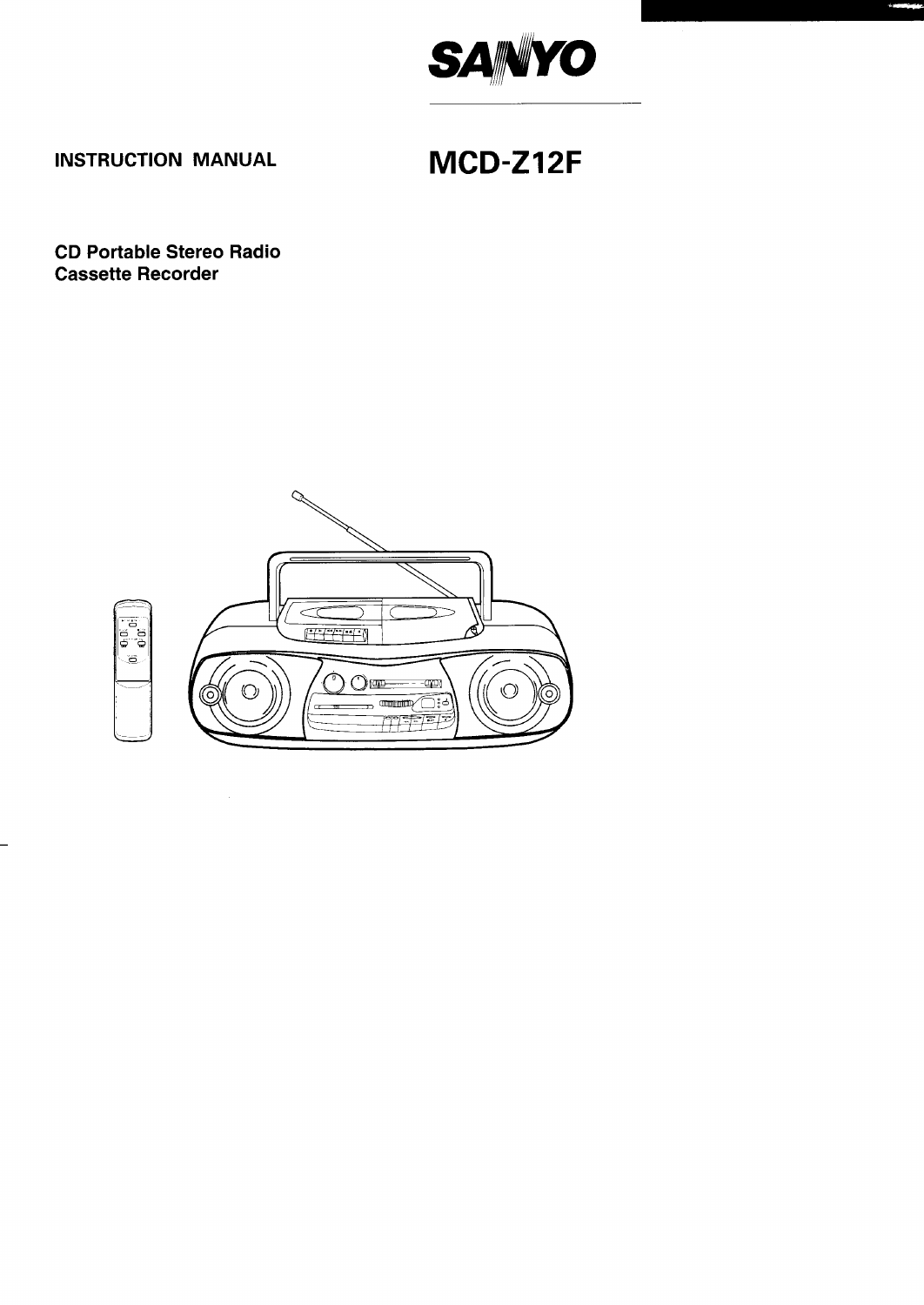## **CAUTION**

**USE OF CONTROLS OR ADJUSTMENTS OR PERFORMANCE OF PROCEDURES OTHER THAN THOSE SPECIFIED IN THE OPERATING INSTRUCTIONS MAY RESULT IN HAZARDOUS RADIATION EXPOSURE.**

**THE COMPACT DISC PLAYER SHOULD NOT BE ADJUSTED OR REPAIRED BY ANYONE EXCEPT PROPERLY QUALIFIED PERSONNEL.**



# **FOR SAFE AND EFFICIENT OPERATION**

- The apparatus shall not be exposed to dripping or splashing.
- Do not damage the mains lead.

I

- When not in use, disconnect the mains lead from the outlet. Grasp the plug, not the lead, when disconnecting the unit,
- If water should enter the unit, electrical shock or a malfunction may result. Use in an area where there is low humidity and little dust.
- Do not disassemble or alter the unit in any way.
- Do not use the unit in areas where extremes in temperature occur (below 5°C or exceeding 35°C), or where it may be exposed to direct sunlight.
- Because of the CD player's extremely low noise and wide dynamic range, there is a tendency to turn the volume on the amplifier higher than necessary. Doing so may produce an excessively high output from the amplifier which can cause damage to your speakers, Please be careful in this regard.
- Sudden changes in the surrounding temperature can cause dew to form on the optical pickup lens inside the unit. Under this condition the unit may be unable to operate properly. If this should occur, remove the disc and allow the player to adjust to the surrounding temperature.

Do not install this equipment in a confined space, such as a bookcase or built in cabinet.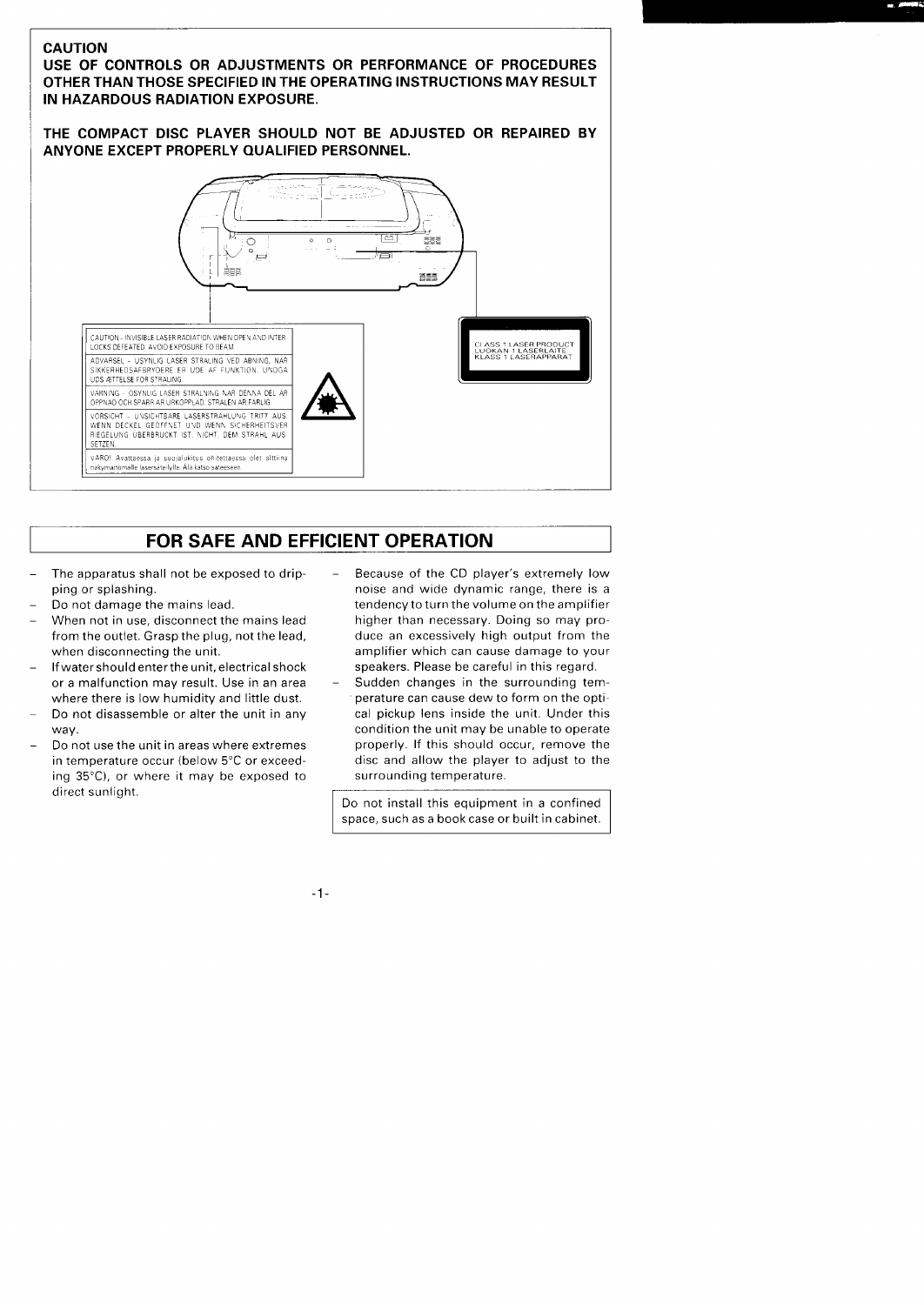## **POWER SUPPLY**



**Observe + and – signs. connect it.**



### 8 **"D" size batteries**



**Replace lid.**

# **Install batteries. Take out the cord and**



### NOTE:

- When the mains lead is connected to the unit. the installed batteries will be automatically disconnected.
- The FUNCTION switch is mounted on the secondary side. The unit is not disconnected from mains. even switched off.

## **CAUTION:**

### WHEN INSTALLING THE BATTERIES

To prevent leakage from the batteries, which is corrosive and can cause personal injury and damage to the unit, observe the following precautions:

- 1. The batteries must be installed correctly. Match the polarities  $(+)$  and  $-$  signs) on the batteries, to the polarities shown on the back of the unit.
- 2. Do not mix new batteries with old or used batteries.
- 3. Only use batteries of the same type and brand.
- 4. If the unit will not be used for an extended period of time, remove the batteries and store them in a cool place.
- 5. Carefully follow the battery manufacturer's instructions for proper use and disposal,
- 6. DO NOT ALLOW YOUNG CHILDREN TO HANDLE BATTERIES.

NOTE:

When the batteries have become discharged, they must be disposed of in a safe manner which complies with all applicable laws.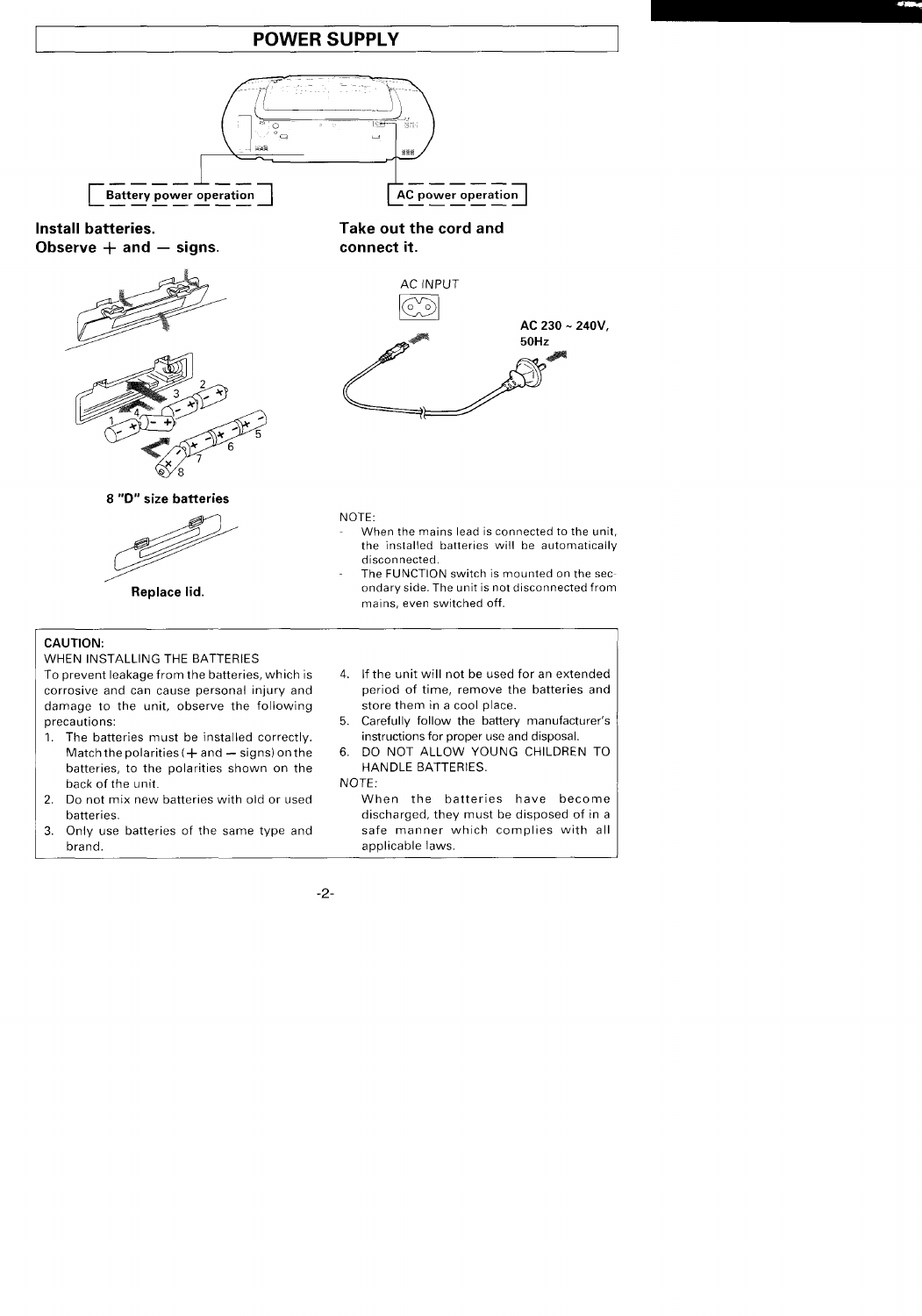## **REMOTE CONTROL**

The CD functions can be performed using the remote control.

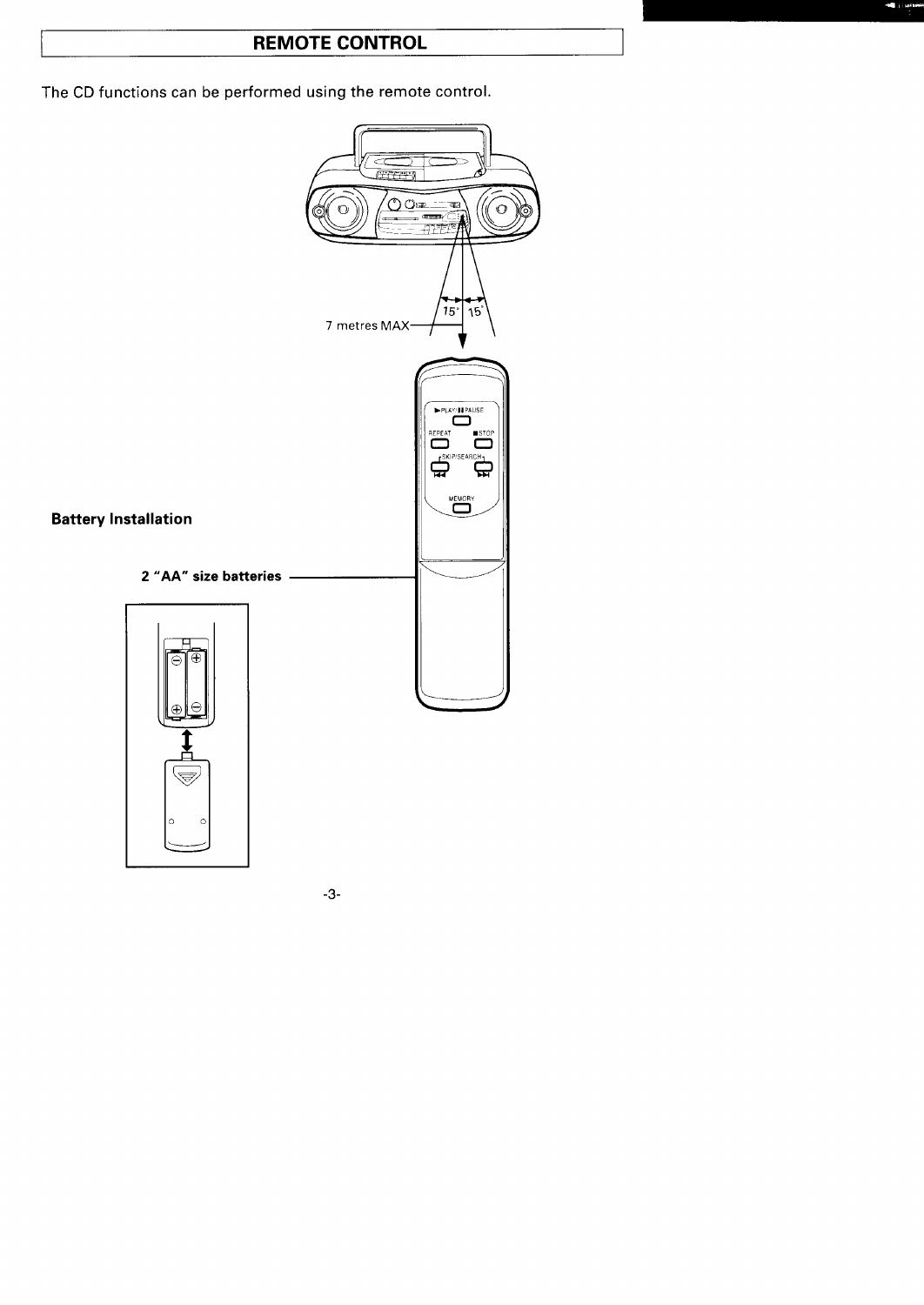## **COMPACT DISC OPERATION**

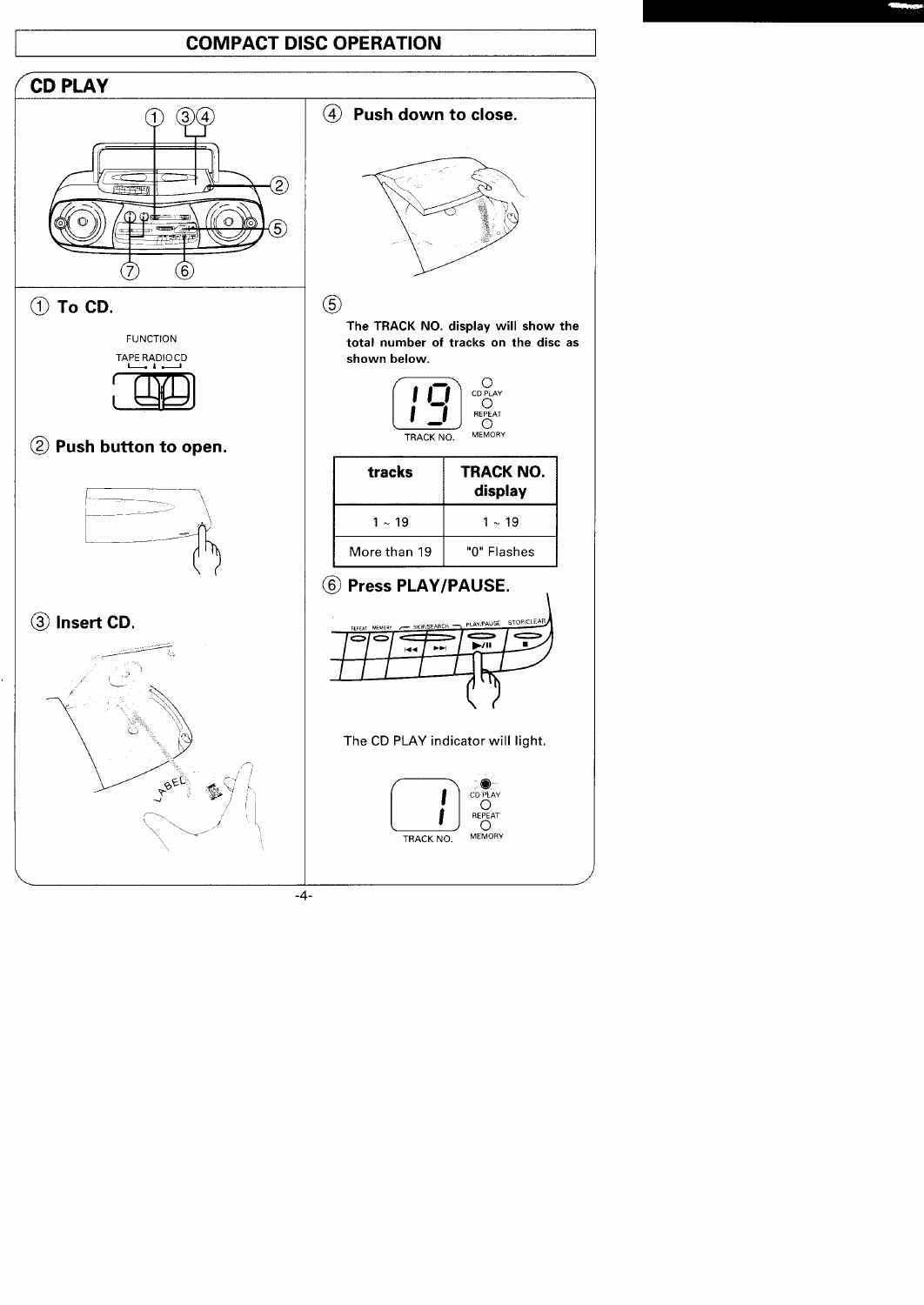# **COMPACT DISC OPERATION**



- *no disc is loaded, the CD pla yer will not operate.*
- *- Opening the CD compartment lid while* **a CD is playing** *could* **scratch** *the disc. Always press the STOP/ CLEAR button and wait for the disc to stop rotating before opening the CD compatiment lid.*

## **Compact discs**

- Both 8 cm and 12 cm discs can be played in this unit.
	- NOTE: Place only one disc at a time in the CD compartment.



- Only discs bearing the logo as shown can be played in this unit.
- Always place the compact disc in the CD compartment with the label facing up, Compact discs can be played on only one side.
- Fingerprints and dust should becarefullywiped off the disc's signal surface (opposite the label side) with a soft cloth. Gently wipe in a straight motion from theinsideto theoutside of the disc.
- **Discs** should be returned to their cases after use to avoid serious scratches which could cause the player to skip.
- Do not expose a disc to direct sunlight, high humidity, or high temperatures for extended periods of time to prevent warping the disc.
- Do not apply paper or write anything on the surface of the disc.
- Do not use cleaners or antistatic sprays on the disc, such as those used for phonograph records.

## **IMPORTANT NOTE**

If an abnormal display indication, or an operating problem occurs, disconnect the mains lead. Remove the Dbatteries (see page 2). Wait at least 5seconds, then reconnect the mains lead. Reinstall the D batteries.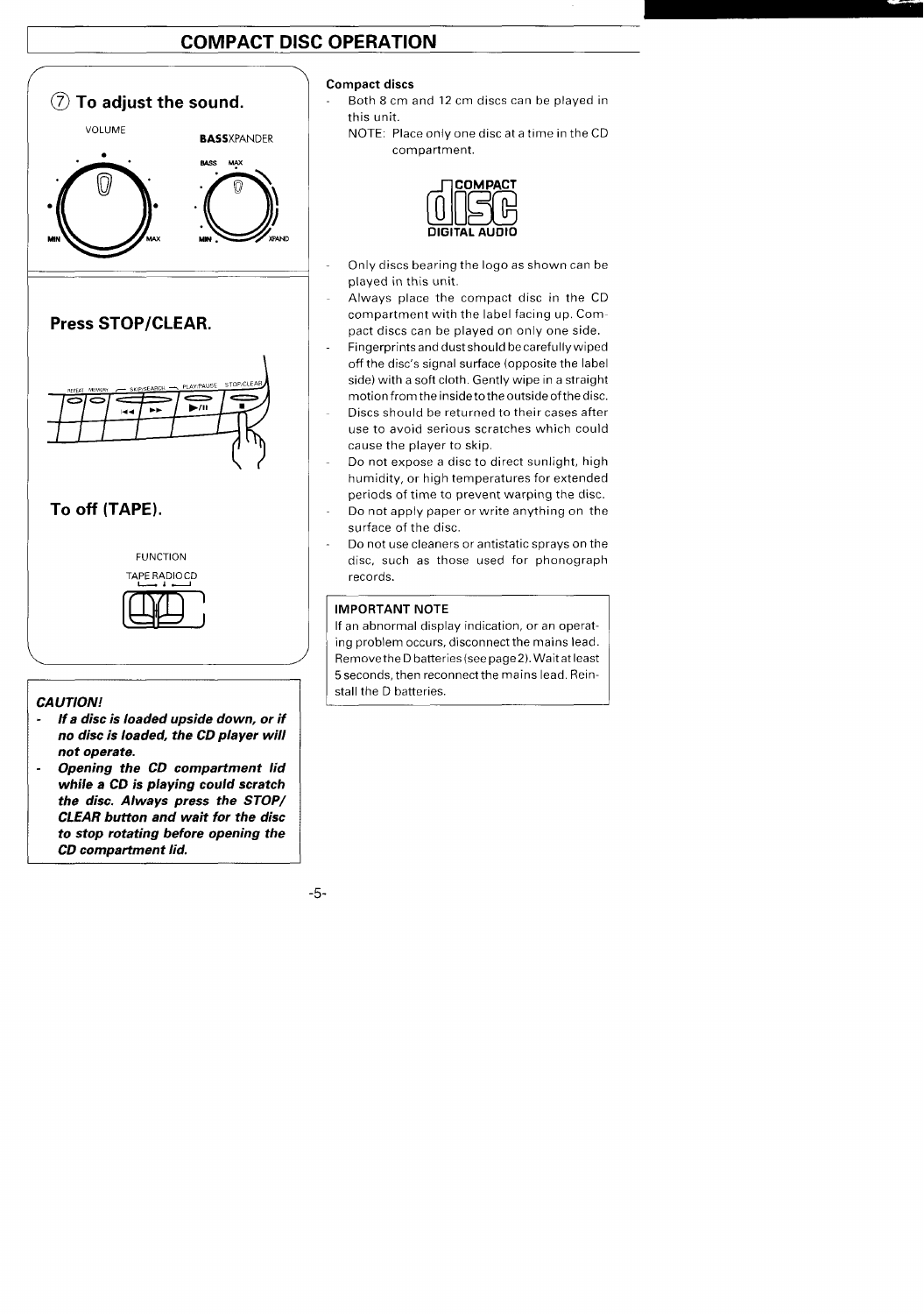



## **Press and hold down during playback**



- **PAUSE MODE** 1. Press the PLAY/PAUSE button to temporarily stop play. The CD PLAY indicator will flash,
	- 2. Press it again to continue. The CD PLAY indicator will stop flashing.
- **IRACK SEARCH** 1. In the play mode, press and hold the H<+ or ►► SKIP/SEARCH button to lower the volume level and advance or return to any part of the disc. The CD TRACK NO. display will flash.
	- 2. Release the  $\blacktriangleleft$  or  $\blacktriangleright$  SKIP/ SEARCH button to return the volume level to normal and resume play.

**,,, .,' If the** l++ **or** ➤**>1 SKIP/SEARCH button is pressed during the PA USE mode, no sound will be heard, and the PAUSE mode will continue when the button is released,**

- **TRACK SKIP** 1. Press and release the l<■ or ►►I SKIP/SEARCH button during play to advance or return to the beginning of any track on the disc.
	- 2. The CD TRACK NO. display will show the number of the selected track. Play will continue from the beginning of the new track.

**,., .." If thel++ or>>l SKIP/SEARCH button is pressed while the unit is in the PAUSE Press and release repeatedly mode, the unit will remain in the PAUSE mode when the button is released.**

**1**



**Using Headphones**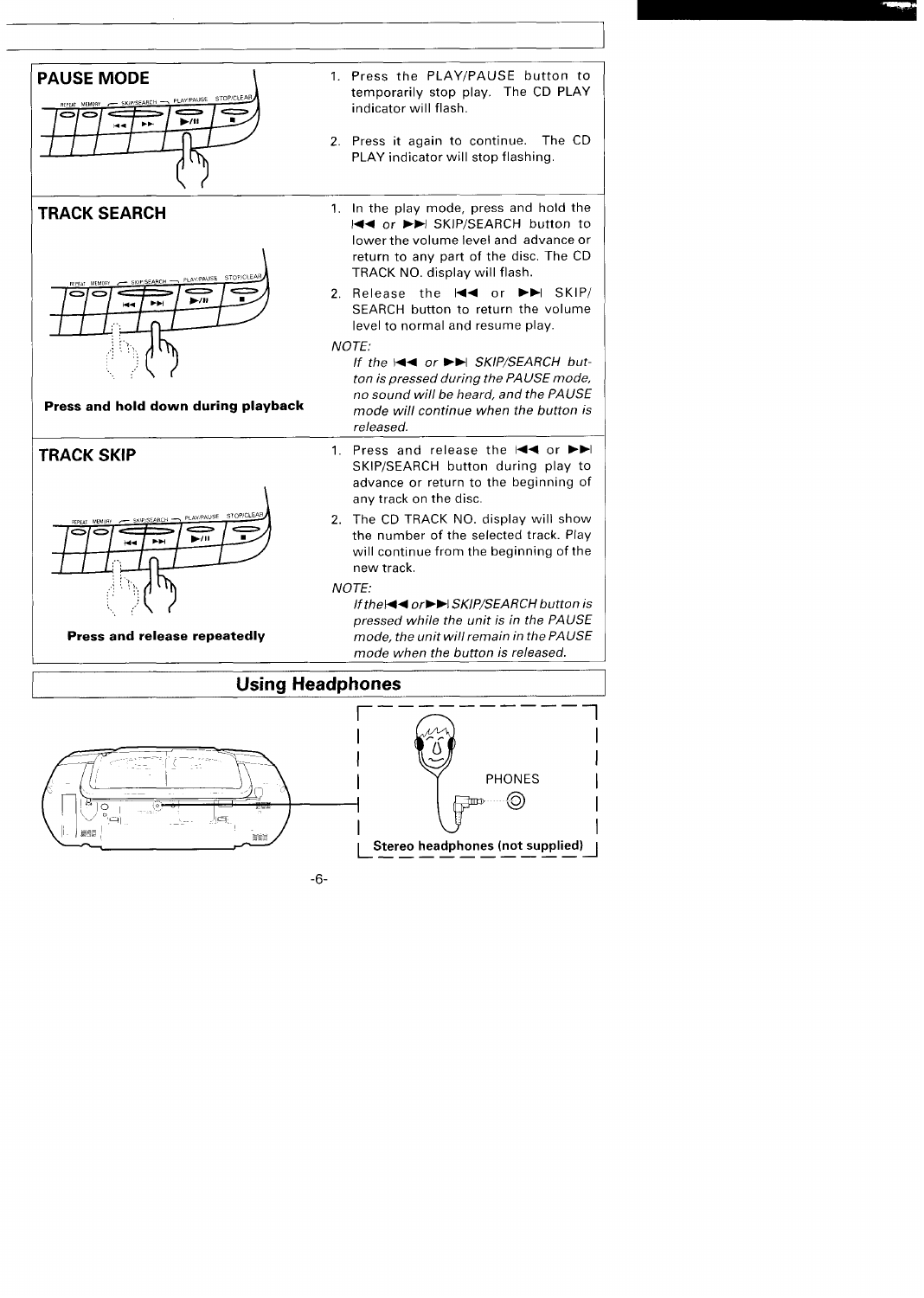## **COMPACT DISC OPERATION —**

## **PROGRAMMED PLAY**

**With programmed play, up to 16tracks on a disc can be memorized and played in any order.**

# **TO PROGRAM**











**The MEMORY indicator will go off.**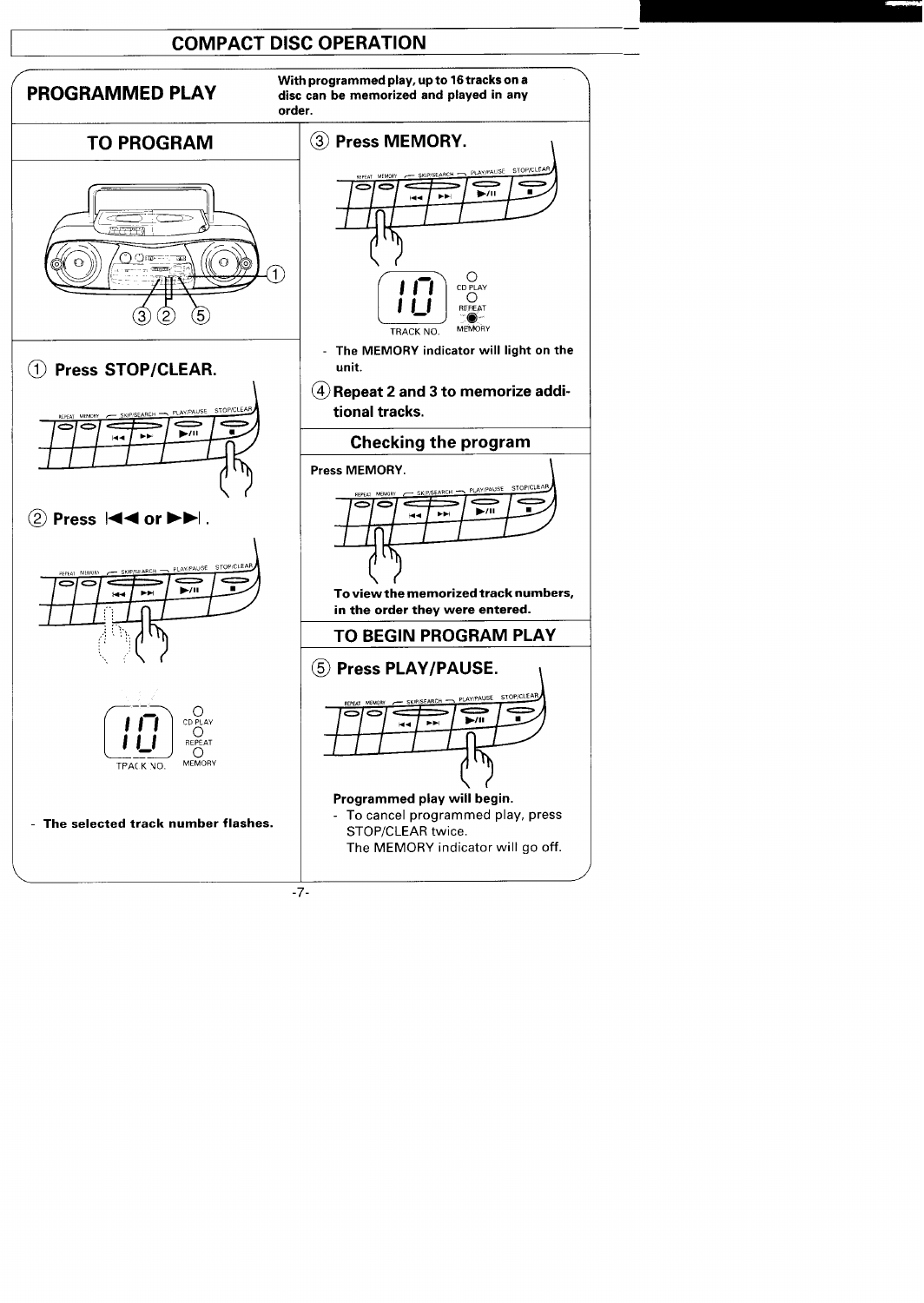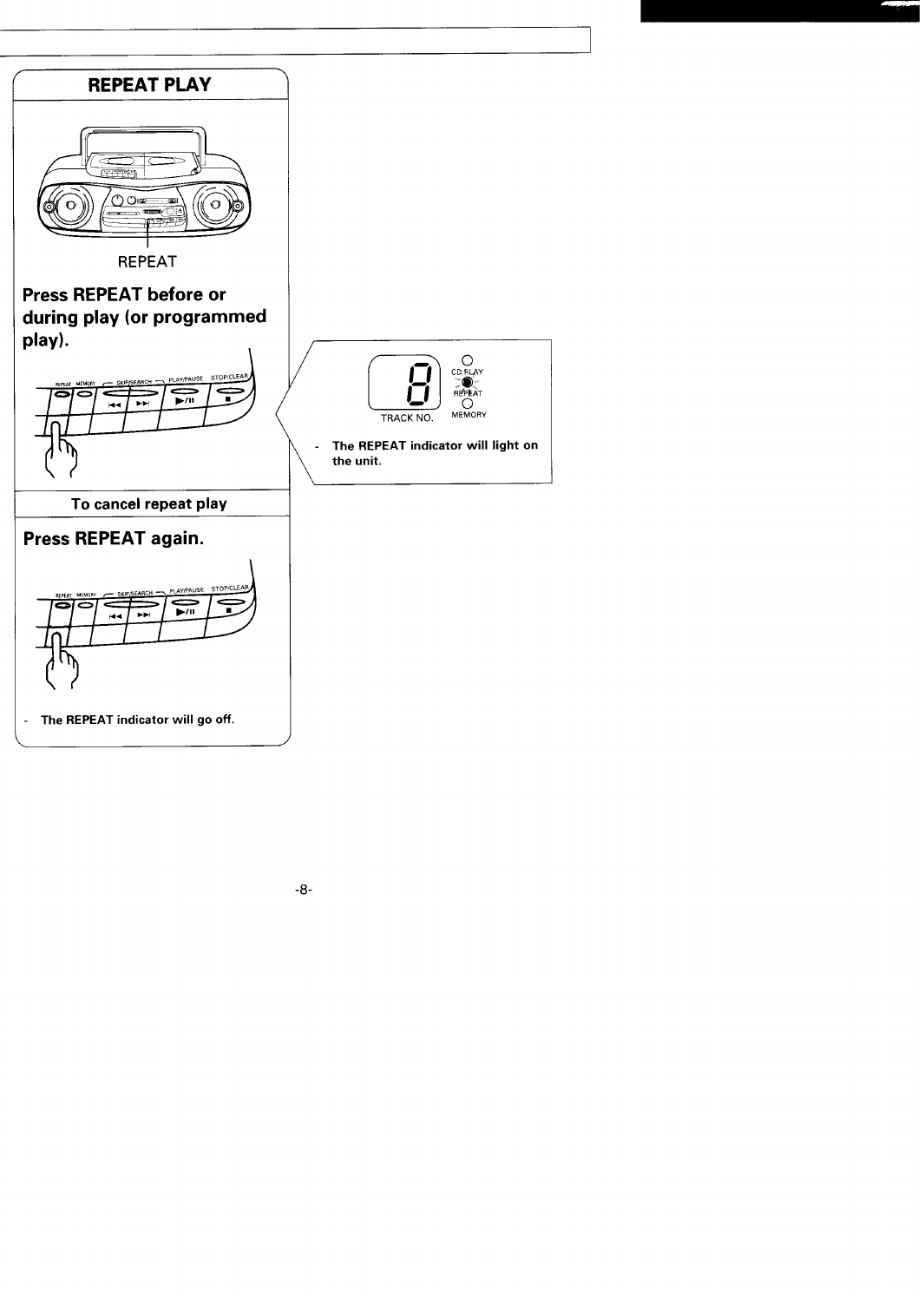## **RADIO OPERATION**



## To improve reception





AM - Rotate unit.

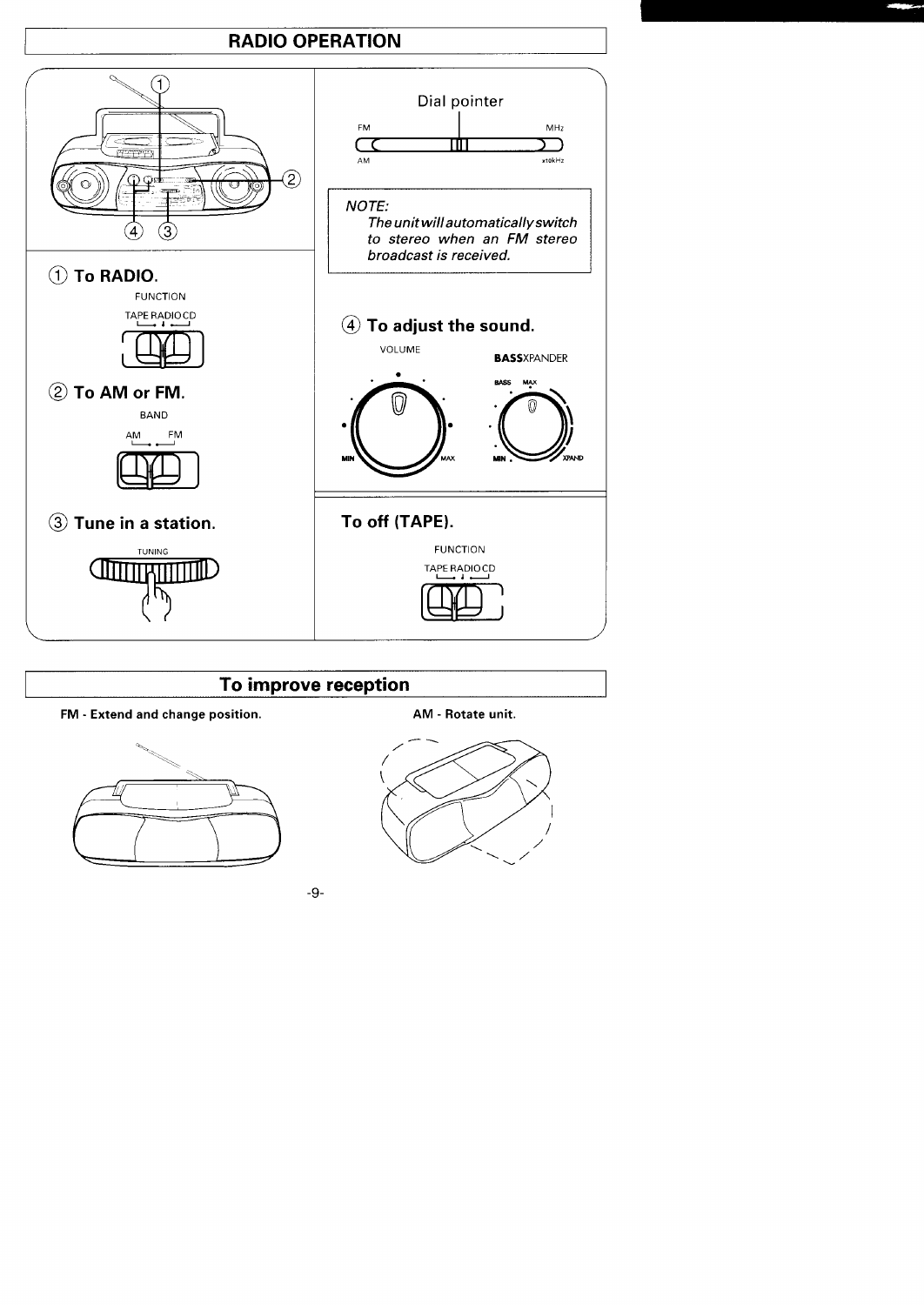## **CASSETTE TAPE OPERATION**





## **REWIND/FAST FORWARD MODE**

1. Press to wind the cassette backward or for-

## **PAUSE MODE**

- 1. Press the PAUSE button to temporarily stop play during play or record mode.
- 2. Press it again to continue.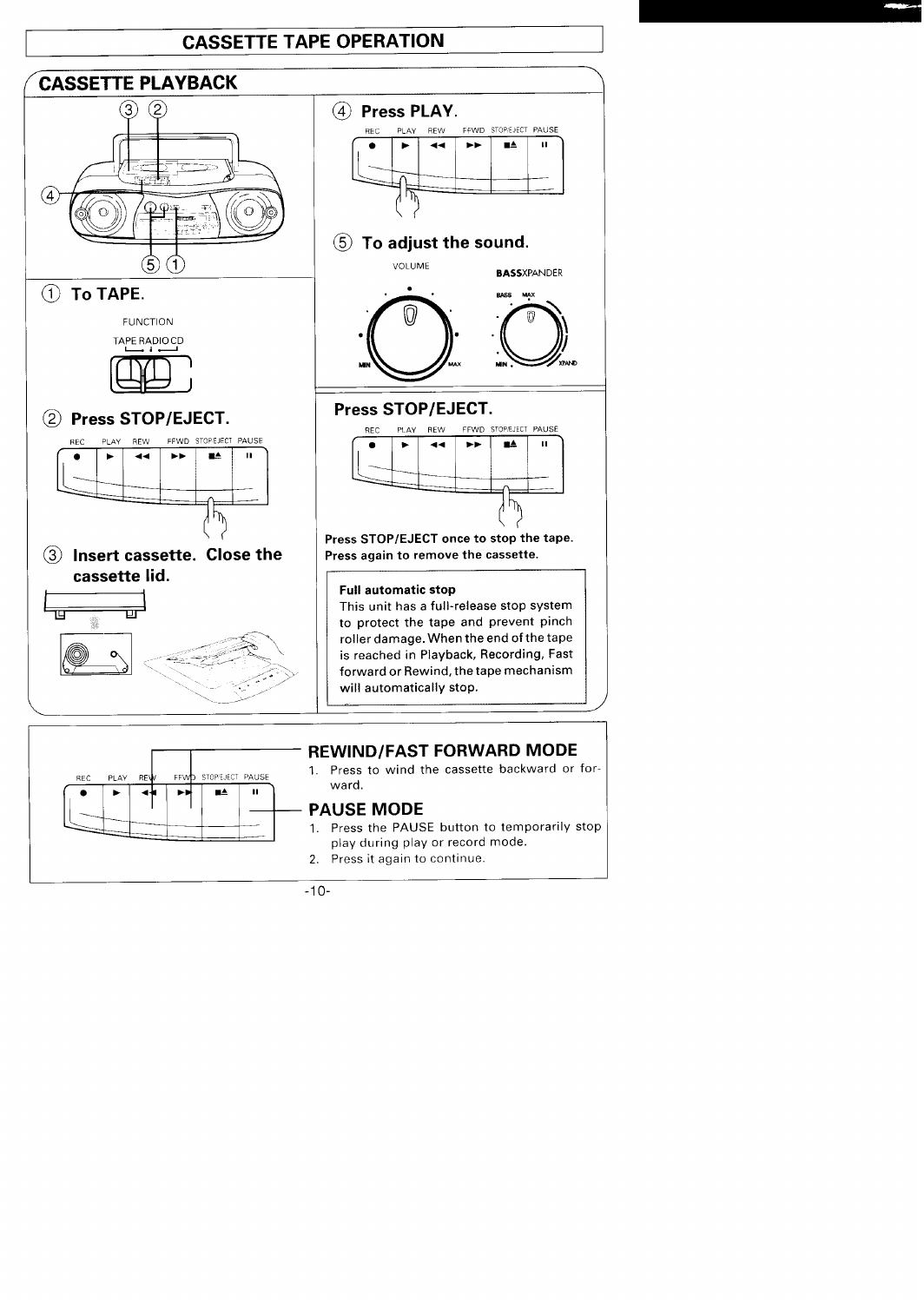## **CASSETTE TAPE OPERATION**



## **Safeguards against accidental erasure**

To protect side A, break out tab  $(1)$ . To protect side B, break out tab  $(2)$ .<br>*NOTE:* **NOTE: <> .&>**

I

**A cassette w;th the erase guard tabs re** $m$ oved cannot be erased or used for re**cording and the REC button cannot be depressed. To record or erase a protected cassette, cover the tab openings with ad hesive tape (3).**

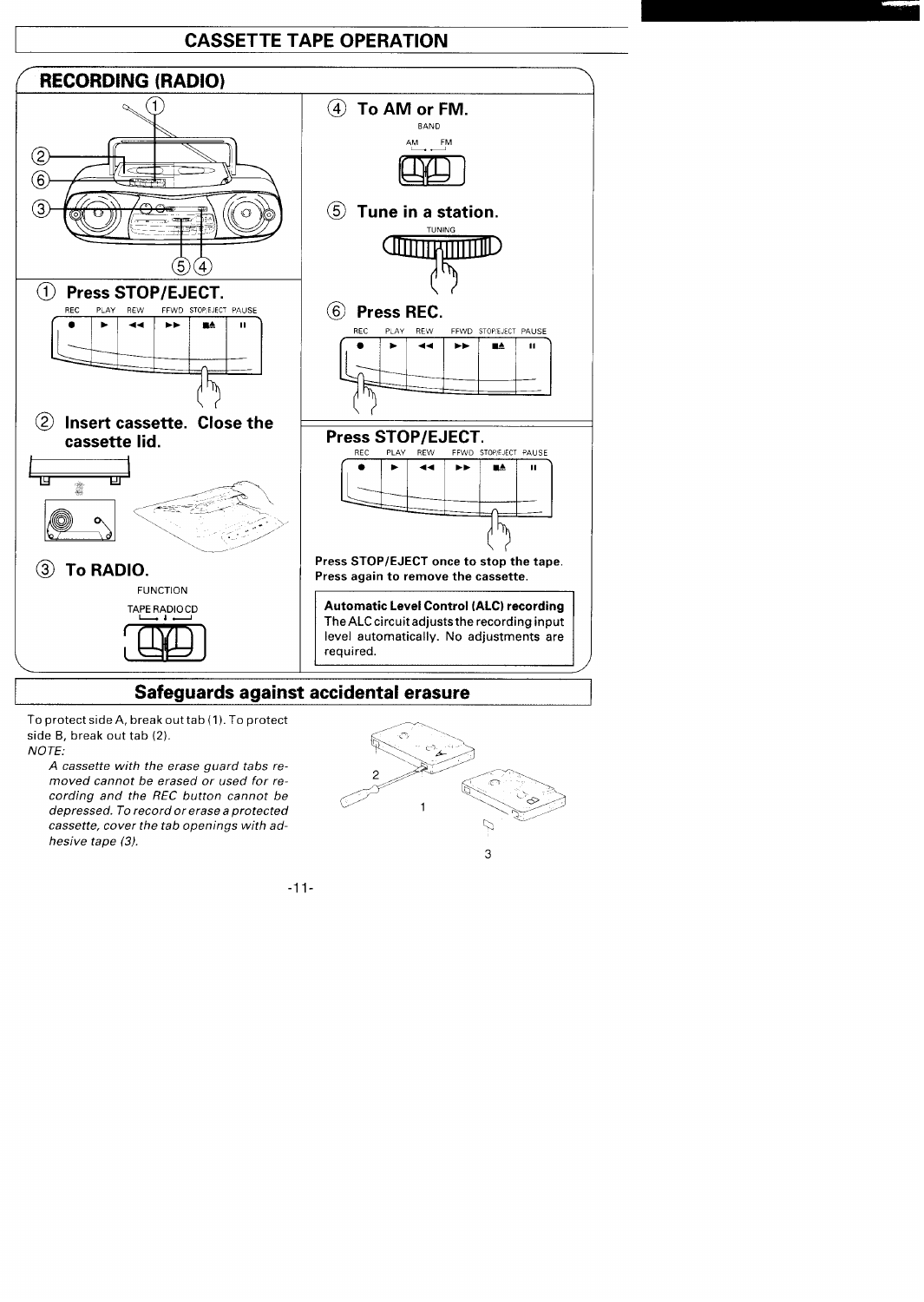### / \ **RECORDING (CD)**



### **Synchronous recording**

(CD-to-TAPE SYNCHRO DUBBING)

This recording system starts disc play and cassette recording at the same time.

When the RECbutton is pressed, recording will start at the beginning of track number 1 of the disc.

If a program has been entered, recording will start from the beginning of the first programmed track,



### **WARNING**

UNAUTHORIZED RECORDING OF COPYRIGHTED MATERIAL MAY VIOLATE APPLICABLE COPY-RIGHT LAWS. SANYO ASSUMES NO RESPONSIBILITY FOR UNAUTHORIZED DUPLICATION, USE OR OTHER ACTS WHICH INFRINGE UPON THE RIGHTS OF COPYRIGHT OWNERS.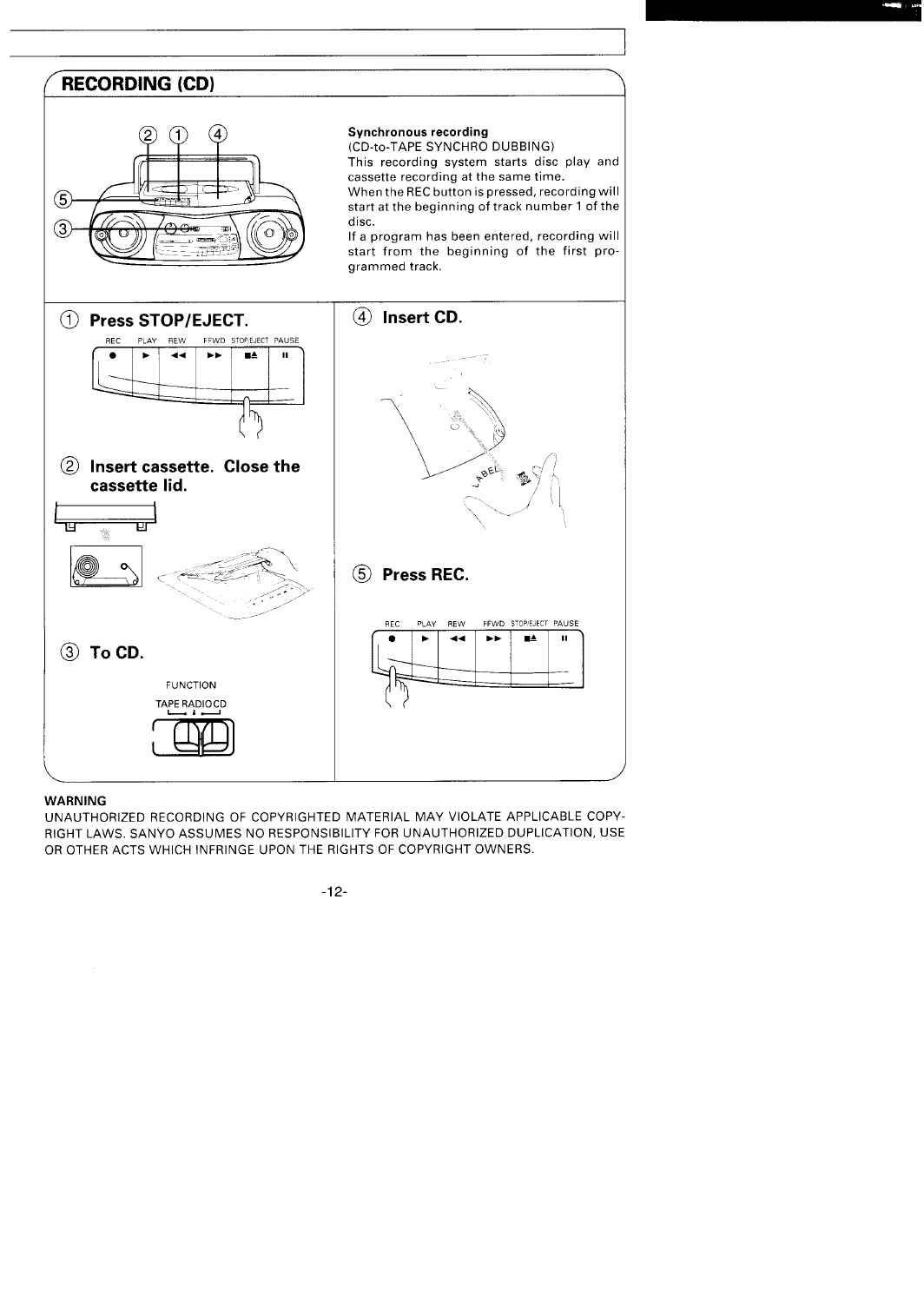## **CLEANING**

**,--**

nently damage the surface of the unit.

### Cleaning **the CD player lens**

The lens should never be touched. If dust is on the lens, blow it off using a camera lens blower. (Please consult your dealer. )

### **Cleaning the unit Cleaning the tape heads**

Wipe the outside of the unit with a clean  $\begin{array}{|l|l|}$  The heads, capstan and pinch roller are in soft cloth, moistened with lukewarm water  $\end{array}$  constant contact with the tape and thus tend constant contact with the tape and thus tend and wrung dry. Do not use solvents such  $\begin{array}{|l|l|}$  to become dirty. In particular, dirt and mag-<br>as benzene or thinner which will perma-<br>netic particle built-up on the heads results in netic particle built-up on the heads results in<br>a number of complaints: poor sound quality, muddy recording, failure to completely erase a previous recording, and tape jamming. Clean the head section at regular intervals (about every 10 hours of use). A cleaning tape sold at your audio store will do the job. For further details, refer to the instructions accompanying the cleaning tape.

**\**

,"

## **IF TROUBLE OCCURS**

 $\Box$ 

,&

Toavoidthe hazard ofelectric shock anddamagetothe unit, have the unit bench tested byanauthorized SANYO service station. Do not remove the unit from its cabinet to attempt repairs yourself.

)

, /'"

~ /"-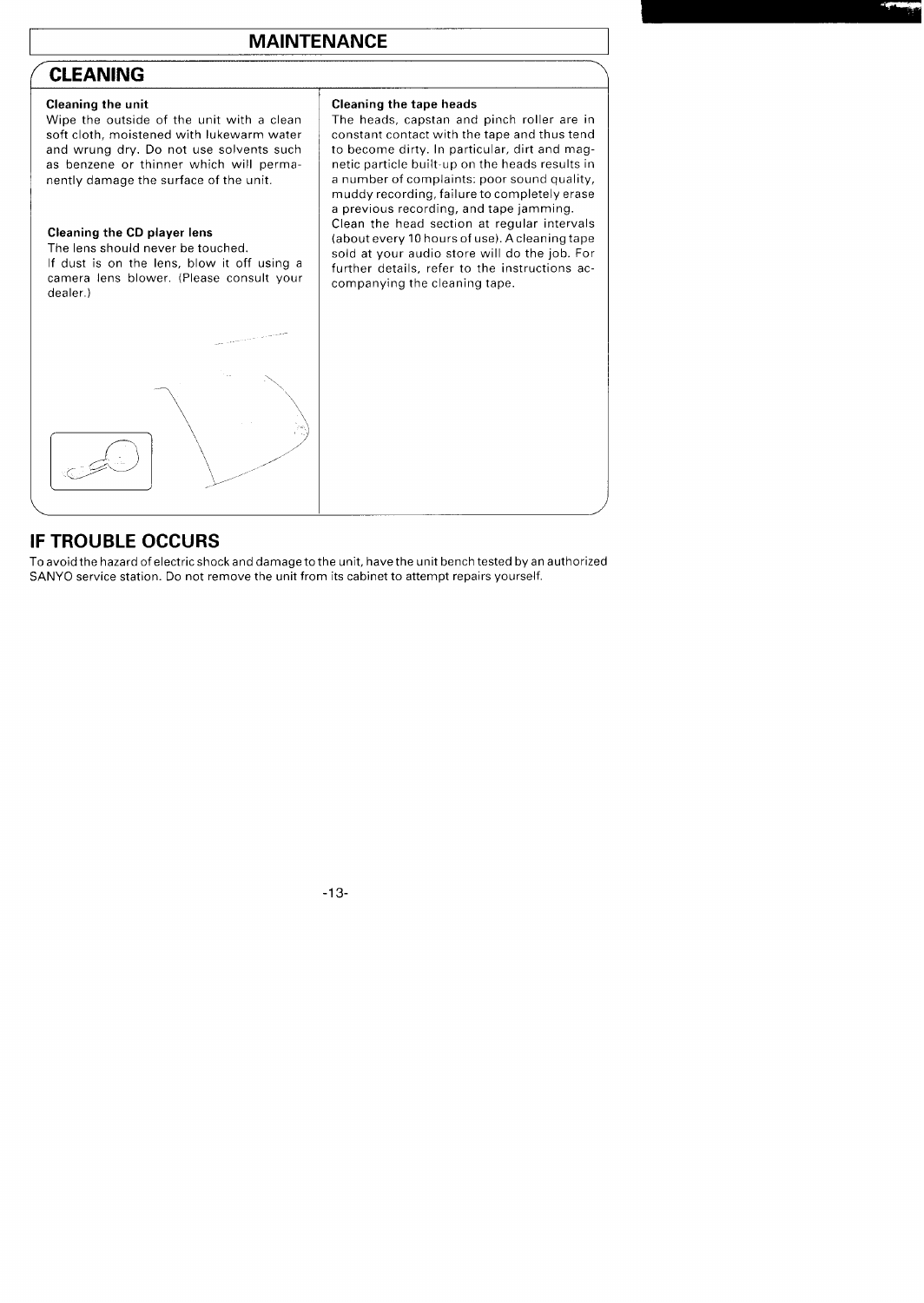## **SPECIFICATIONS**

### **(CASSETTE SECTION)**

**Recording system: AC bias,** 4-track stereo Erasing system: Magnet erase Tape speed: 4.75 cm/sec. Fast forward and rewind time: 120 sec. (C-60 tape) Frequency response: 80-- 12,000 Hz (Normal tape)

### **(CD SECTION)**

Channels: 2 channels S/N ratio: 70 dB Wow & Flutter: undetectable Sampling frequency: 44.1 kHz Cluantization: 16 bits linear/ch Pick up light source: Semi-conductor laser Pick up wave length: 790 nm Laser output: Continuous wave max. 0.6 mW

### **(RADIO SECTION)**

Tuning ranges: AM: 525 - 1,710 kHz FM:88-108 MHZ Aerials: Built-in ferrite bar and telescopic aerials **(GENERAL)**

**Output power: 4.0 Wx 2 (DC max. ) Speaker: 12cmx2,40hms Terminal impedance: PHONES: 32 ohms Power source: AC: 230-240 V, 50 tiz** DC: 12 V (8 "D" size batteries) Dimensions: 556x 170x 210mm(Wx HxD) Weight (approx.): 4.1 kg including batteries

Specifications subject to change without notice.